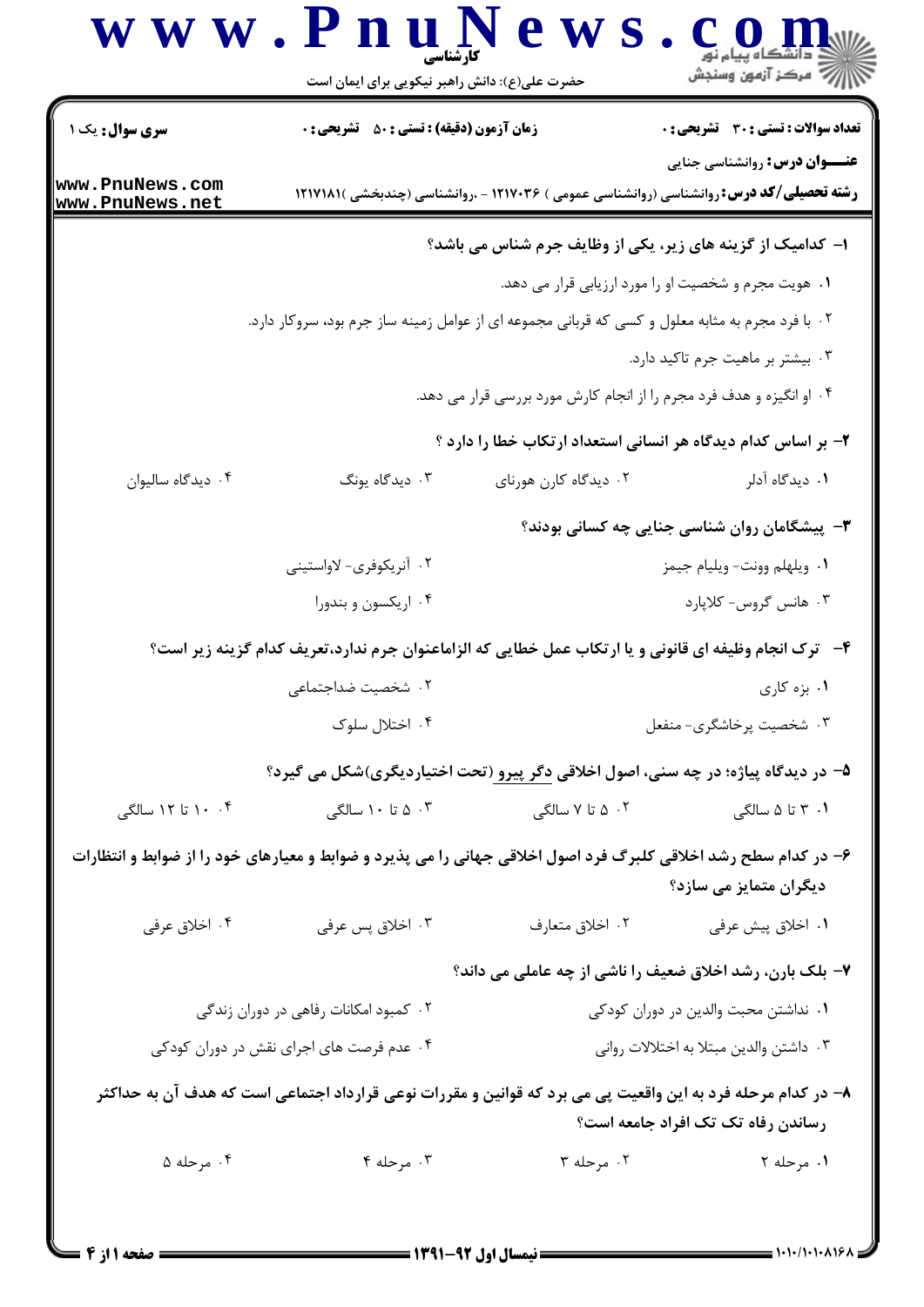| $\bf W \, \bf W \, \bf W$ . $\bf P \, \bf V$ | کارشناسی<br>حضرت علی(ع): دانش راهبر نیکویی برای ایمان است                                                           | e v                                                                       | رُ ۖ مرڪز آزمون وسنڊش                                                                                                                   |  |  |
|----------------------------------------------|---------------------------------------------------------------------------------------------------------------------|---------------------------------------------------------------------------|-----------------------------------------------------------------------------------------------------------------------------------------|--|--|
| <b>سری سوال :</b> ۱ یک                       | <b>زمان آزمون (دقیقه) : تستی : 50 ٪ تشریحی : 0</b>                                                                  |                                                                           | <b>تعداد سوالات : تستي : 30 ٪ تشريحي : 0</b>                                                                                            |  |  |
| www.PnuNews.com<br>www.PnuNews.net           |                                                                                                                     |                                                                           | <b>عنـــوان درس:</b> روانشناسی جنایی<br><b>رشته تحصیلی/کد درس: روان</b> شناسی (روانشناسی عمومی ) ۱۲۱۷۰۳۶ - ،روانشناسی (چندبخشی )۱۲۱۷۱۸۱ |  |  |
|                                              |                                                                                                                     |                                                                           | ۹- سطوح پایین کدامیک از انتقال دهنده های عصبی با تجاوز و خشونت در ارتباط است؟                                                           |  |  |
| ۰۴ دوپامين                                   | ۰۳ سروتونين                                                                                                         | ۰۲ نورآدرنالين                                                            | ۰۱ کورتیزول                                                                                                                             |  |  |
|                                              | ∙ا− در کدام مورد می توان بیان کرد که عوامل وراثتی دخالت در جرم دارند؟                                               |                                                                           |                                                                                                                                         |  |  |
|                                              |                                                                                                                     | ۰۱ وقتی رفتارهای مجرمانه در دوقلوهای همسان بیش از غیر همسان باشد.         |                                                                                                                                         |  |  |
|                                              |                                                                                                                     | ۰۲ وقتی رفتارهای مجرمانه در دوقلوهای غیر همسان بیش از همسان باشد.         |                                                                                                                                         |  |  |
|                                              |                                                                                                                     | ۰۳ هنگامی که تمایلات تبهکارانه در  هر دوقلوی همسان و غیر همسان مساوی باشد |                                                                                                                                         |  |  |
|                                              |                                                                                                                     | ۰۴ هنگامی که دوقلوها بیشتر مرتکب جرم و گرفتار زندان باشند                 |                                                                                                                                         |  |  |
|                                              |                                                                                                                     |                                                                           | ۱۱– اختلال در ترکیب کدام کروموزوم منجر به اختلال مونگولیسم می شود؟                                                                      |  |  |
| ۰۴ جفت ۲۱                                    | ۰۳ جفت ۲۳                                                                                                           | ۰۲ جفت ۱۸                                                                 | ۰۱ جفت ۱۳                                                                                                                               |  |  |
|                                              |                                                                                                                     |                                                                           | <b>۱۲</b> - اریک فروم منشأ و ریشه کژرفتاری را چه می دانست؟                                                                              |  |  |
|                                              |                                                                                                                     | ٠١. محدوديت هاى تحميل شده در ابراز وجود افراد                             |                                                                                                                                         |  |  |
|                                              |                                                                                                                     |                                                                           | ۰۲ آسیب ناشی از وقایع دوران کودکی                                                                                                       |  |  |
|                                              |                                                                                                                     |                                                                           | ۰۳ تجربیات فرهنگی و بین فردی وتمایلات زیاد انسان                                                                                        |  |  |
|                                              |                                                                                                                     | ۰۴ ناهمسازی فرد و نیازهایش با ساختارها و نهادهای مسلط جامعه سرمایه داری   |                                                                                                                                         |  |  |
|                                              | ۱۳- در کدام مرحله از مراحل یادگیری مشاهده ای بندورا، یادگیرنده باید مهارت های حرکت اساسی و صفات جسمانی را برای      |                                                                           | انجام رفتار داشته باشد؟                                                                                                                 |  |  |
| ۰۴ انگیزش                                    | ۰۳ بازتولید حرکتی                                                                                                   | ۰۲ یادداری                                                                | ۰۱ توجه                                                                                                                                 |  |  |
|                                              | ۱۴– به نظر کوپر کدامیک از عوامل زیر از عوامل محرک تمایلات جنسی آنلاین <u>نبوده</u> و شروع جذابی برای تعقیب های جنسی |                                                                           |                                                                                                                                         |  |  |
|                                              |                                                                                                                     |                                                                           | محسوب <u>نمی شود؟</u>                                                                                                                   |  |  |
| ۰۴ در دسترس بودن                             | ۰۳ ناشناس بودن                                                                                                      | ۰۲ توانمند بودن                                                           | ۰۱ باصرفه بودن                                                                                                                          |  |  |
|                                              |                                                                                                                     |                                                                           | ۱۵– کدام مورد زیردر دسته بندی جرم سایبری از نظر پارکر قرار <u>نمی گیرد؟</u>                                                             |  |  |
|                                              | ۰۲ فاعل جرم بودن رايانه                                                                                             |                                                                           | ٠١ موضوع جرم بودن رايانه                                                                                                                |  |  |
|                                              | ۰۴ ابزار جرم بودن رايانه                                                                                            |                                                                           | ۰۳ هدف جرم بودن رايانه                                                                                                                  |  |  |
|                                              | ۱۶– در تقسیم بندی بزه دیدگان، بزه دیدگانی که زمینه ارتکاب جرم را خود به وجود آورده اند، چه نامیده می شوند؟          |                                                                           |                                                                                                                                         |  |  |
| ۰۴ بزه دیدگان مقصر                           | ۰۳ بزه ديدگان واقعي                                                                                                 | ۰۲ بزه دیدگان تخیلی                                                       | ٠١. بزه ديدگان معاون                                                                                                                    |  |  |
|                                              |                                                                                                                     |                                                                           |                                                                                                                                         |  |  |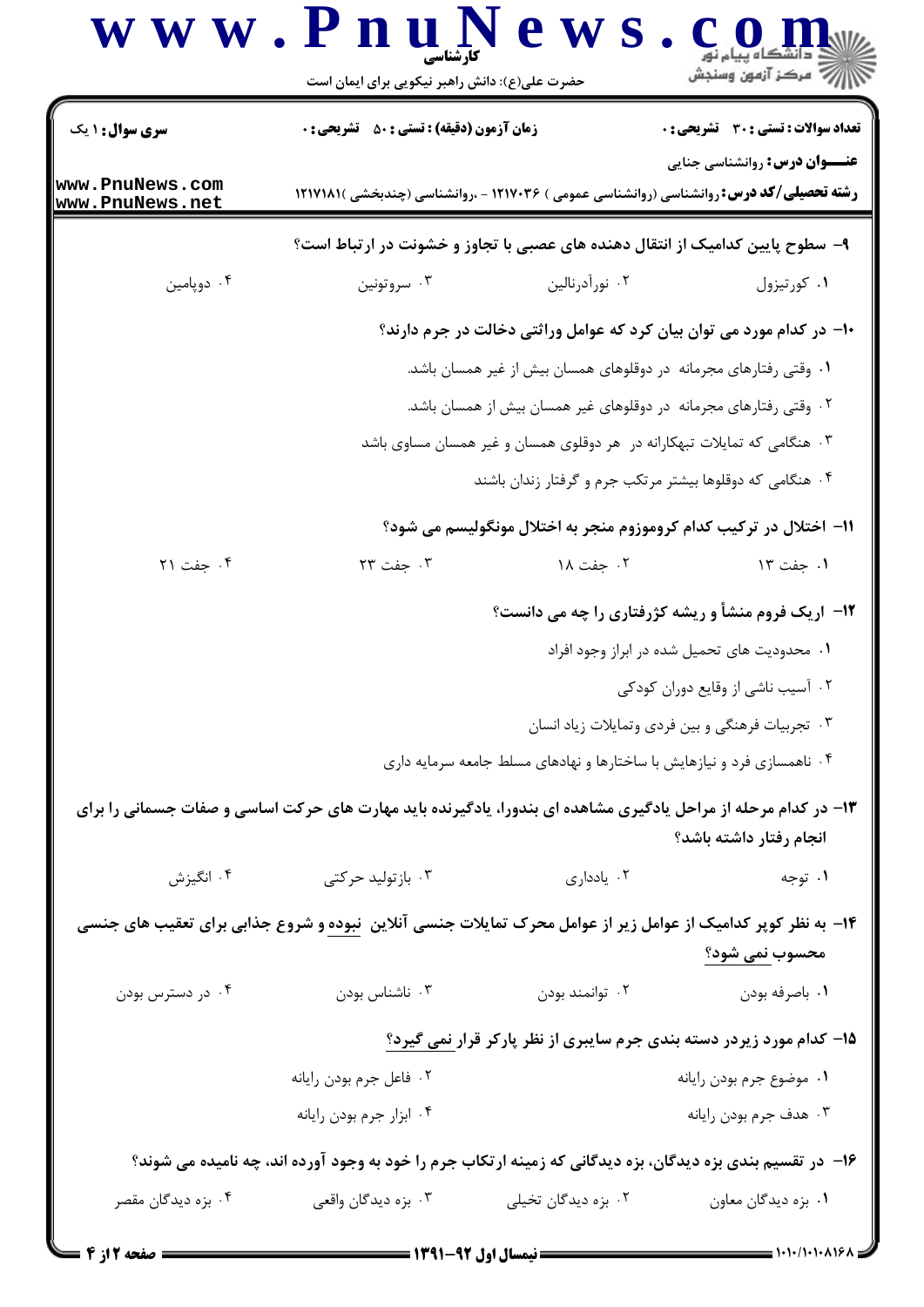#### www.PnuN ews.con ريسمبرس<br>جي مرڪز آزمون وسنڊش حضرت علی(ع): دانش راهبر نیکویی برای ایمان است **تعداد سوالات : تستي : 30 ٪ تشريحي : 0 سری سوال : ۱ یک زمان آزمون (دقیقه) : تستی : 50 ٪ تشریحی : 0 عنــوان درس: روانشناسی جنایی** www.PnuNews.com **رشته تحصیلی/کد درس: روانشناسی (روانشناسی عمومی ) ۱۲۱۷۰۳۶ - ،روانشناسی (چندبخشی )۱۲۱۷۱۸۱** www.PnuNews.net ۱۷- اساس و منش رفتارهای بزه کار، بیشتر در کدام بستر اجتماعی رقم می خورد؟ ۰۲ خانواده ۰۴ مدرسه ۰۳ گروه همسالان ١. حامعه 18- ساترلند علت بزه کاری را چه می داند؟ ۰۲ خطای افراد در زندگی ۰۱ خطای برنامه ریزی جامعه ۰۴ خطای خانواده ها ۰۳ خطای دوستان

#### ۱۹- انجمن روان شناسی آمریکا (APA) انواع کودک آزاری را چگونه تقسیم می نماید؟

۰۱ کودک آزاری جسمی و کودک آزاری جنسی و کودک آزاری از نوع غفلت ۰۲ کودک آزاری جسمی و آزار از نوع غفلت و کودک آزاری عاطفی ۰۳ کودک آزاری هیجانی و کودک آزاری جنسی و کودک آزاری خفیف ۰۴ کودک آزاری هیجانی و آزار از نوع غفلت و کودک آزاری فریب کارانه

### +۲- جنایتکاران (یقه سفید) جزء کدام دسته از بزه کاران به حساب می آیند؟

## ٢٢- كداميك از دلايل زير از دلايل ارتكاب قتل در ميان قاتلان مرد ايراني در طبقات محروم جامعه مي باشد؟

# ٢٣- در فقه اسلامي واژه جرم به كدام مفهوم در شرع نزديك است؟

$$
1. \div 1
$$

۱. شراب خواری و قماربازی 
$$
\sim
$$
 ۲.

۰۴ آدم کشی وزنا ۰۳ جنایت حرمت شکنی